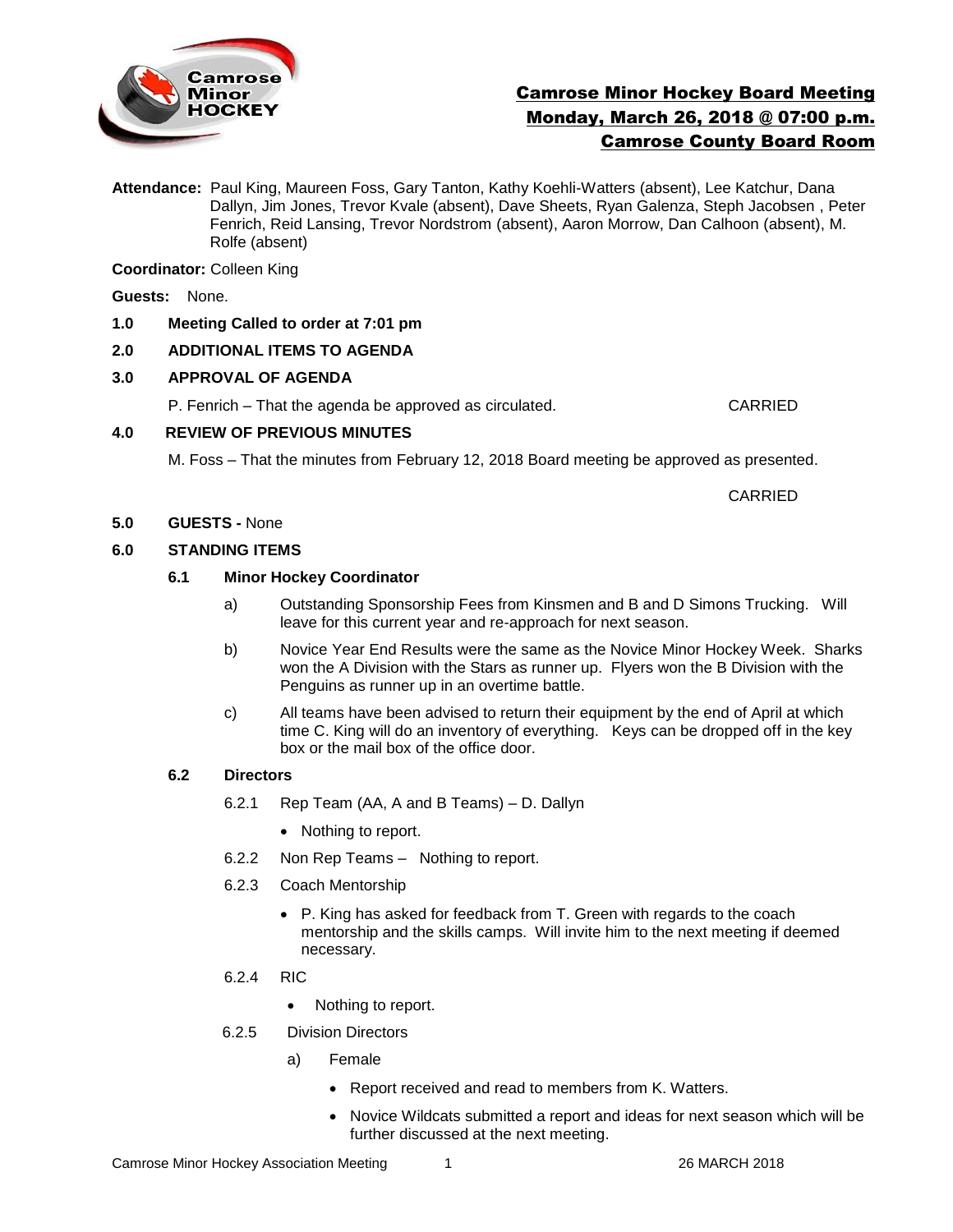- b) Bantam
	- Bantam A Coach indicated that the team was placed in the wrong tier for the second time in a row. Will review with NAI at their next meeting.

# **7.0 OLD BUSINESS**

## **7.1 Process for Coach Selection**

 P. King reviewed the process that he has drawn up. Any feedback is now welcome and he will have a final version drawn up at the next meeting.

## **7.2 Peewee A Drillers – Budget requested and sent in.**

## **8.0 NEW BUSINESS**

## **8.1 Concerns regarding conduct of a coach on the ice at the Novice Level**

- D. Sheets met with parties involved and issue resolved.
- P. King will respond to the concerns brought back by this individual following that initial meeting.

## **8.2 Feedback from teams through survey**

 C. King will go through team by team and send results to K. Watters and G. Tanton for review. P. King will present at the AGM a brief summary of the results

## **8.3 CMHA Hockey AGM – Information to be presented**

Novice Changes will be introduced (full year cross ice implantation)

#### **8.4 CDAC**

 P. King has met with C. Kendall and will follow-up with him in a couple of weeks following their organization's meeting. Looking at the future of the AAA programs for Camrose.

#### **8.5 NAI AGM – Saturday, May 5 at 11:00 a.m. in Stony Plain**

- Concerns that will be addressed are the minimum ice requirements and teams refusing to play if a longer ice slot is offered by an association.
- Teams offering two ice slots on the same day rather than two different dates.

#### **8.6 Team Results**

Congratulations to the following teams on this year's accomplishments:

**Novice Vikings – Gold – Tier 2 Atom AA Vikings – Consolation – Tier 1 Atom 4C Oilers – Tier 5B – Gold Atom 4B Knights – Tier 5B – Silver Atom Wildcats – Zone 7 Provincial Winners Peewee A Drillers – Tier 1 – Bronze Bantam Wildcats – Zone 7 Provincial Winners, Silver in RMFHL**

#### **8.7 Board Members up for Election:**

- a) Dana Dallyn (will not return)
- b) Maureen Foss Treasurer (will not return)
- c) Gary Tanton Vice President
- d) Stephanie Jacobsen
- e) Trevor Kvale
- f) Jim Jones
- g) Ryan Galenza